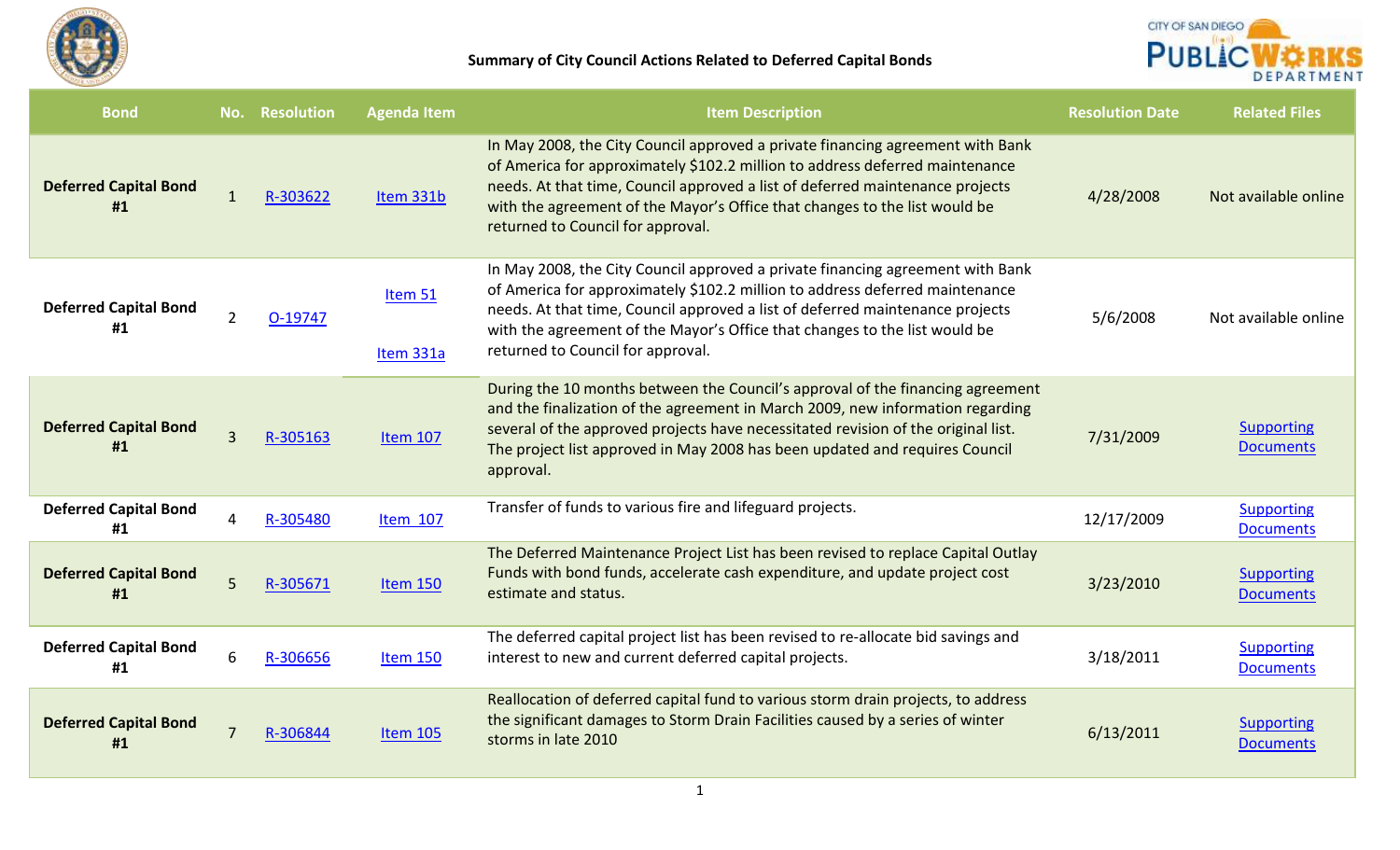| <b>Bond</b>                         | No. | <b>Resolution</b> | <b>Agenda Item</b> | <b>Item Description</b>                                                                                                                                                                                                                                                                                                                                                                                                                                                                                                                      | <b>Resolution Date</b> | <b>Related Files</b>                  |
|-------------------------------------|-----|-------------------|--------------------|----------------------------------------------------------------------------------------------------------------------------------------------------------------------------------------------------------------------------------------------------------------------------------------------------------------------------------------------------------------------------------------------------------------------------------------------------------------------------------------------------------------------------------------------|------------------------|---------------------------------------|
| <b>Deferred Capital Bond</b><br>#1  | 8   | R-307095          | Item S401          | The deferred capital project list has been revised to re-allocate bid savings and<br>interest to new and current deferred capital projects.                                                                                                                                                                                                                                                                                                                                                                                                  | 11/17/2011             | <b>Supporting</b><br><b>Documents</b> |
| <b>Deferred Capital Bond</b><br>#2  | 9   | R-307349          | <b>Item 701</b>    | Approving the most desirable funding option for addressing the deferred capital<br>backlog in order to clearly communicate a preferred multi-year funding program.<br>Requesting the Mayor to include funding Option B in the Fiscal Year 2013 Budget,<br>with an additional \$8.3 million in projected surplus from Fiscal Year 2012                                                                                                                                                                                                        | 4/5/2012               | Supporting<br><b>Documents</b>        |
| <b>Deferred Capital Bond</b><br>#2  | 10  | R-307352          | <b>Item 150</b>    | Authorize the issuance of the 2012 Lease Revenue Bonds by the Public Facilities<br>Financing Authority in a total par amount not to exceed \$80 million, in one or<br>more series, for various Deferred CIP projects and in a total par amount not to<br>exceed \$21 million to refund the outstanding 2002 Fire and Life Safety Bonds and<br>the execution of related financing documents. Also, authorize appointment of<br>bond and disclosure counsel related to the financing transaction, as well as<br>authorize related CIP actions. | 4/23/2012              | <b>Supporting</b><br><b>Documents</b> |
| <b>Deferred Capital Bond</b><br>#2  | 11  | R-308098          | Item 330           | This action is to authorize revisions to the lists of deferred capital projects<br>previously approved by the City Council for funding by the bonds issued for<br>Deferred Capital Phase I and Phase 2. Since the approval of the financing<br>agreements and deferred capital projects lists, new information regarding several<br>of the approved projects has necessitated revision of the funding allocations.                                                                                                                           | 4/22/2013              | <b>Supporting</b><br><b>Documents</b> |
| <b>Deferred Capital Bond</b><br>#2A | 12  | R-308031          | Item S401          | The proposed 2013A Bonds will consist of lease revenue bonds to fund various<br>General Fund Capital Improvement Projects, to economically refund existing<br>2003 MTDB Authority Old Town Light Rail Lease Revenue Bonds and to<br>economically refund existing 2003 Balboa Park/Mission Bay Park Certificates of<br>Participation.                                                                                                                                                                                                         | 3/22/2013              | <b>Supporting</b><br><b>Documents</b> |